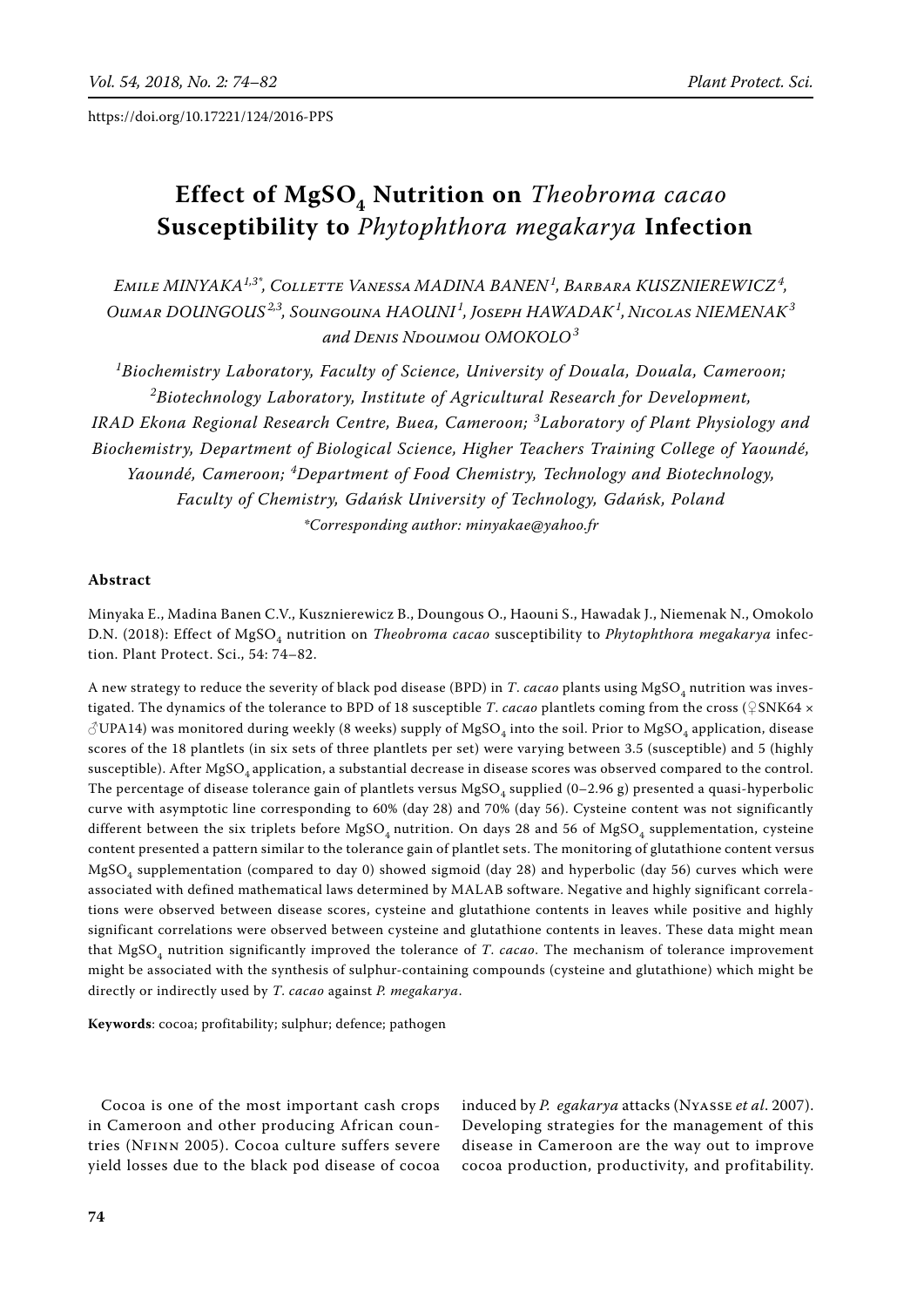Two main approaches are used to protect *T*. *cacao* against diseases, and these include: (a) the application of pesticides (chemicals) against the pathogen *P. megakarya*, but these chemicals have negative impacts on the human health, environment, and sustainable agriculture; (b) breeding which aims to develop genetically tolerant/resistant genotypes to black pod disease (Nyassé *et al*. 2007). However, in *T*. *cacao*, tolerance/resistance to black pod disease (BPD) is a multigenic character. Parents used in breeding programs for resistance to BPD are almost always heterozygotes for the character. Consequently, the progeny is highly heterogeneous (for this character) with most plants susceptible to BPD (Efombagn *et al*. 2011; Nyadanu *et al*. 2012).

In the early 1990s, in Scotland, SCHNUG et al. (1995a) reported a dramatic increase of fungal diseases simultaneously with a decrease in atmospheric sulphur (S). Dubuis *et al.* (2005) demonstrated a clear link between the sulphur nutritional status of oilseed rape and its resistance against *Leptosphaeria maculans*, *Botrytis cinerea*, and *Phytophthora brassicae*. Moreover, these authors investigated the antimicrobial activity of plant extracts and found a very significant reduction of antimicrobial activity in S-deficient plants that had reduced glucosinolate content. We hypothesise that sulphur may be involved directly or indirectly in resistance of *T. cacao* against *P. megakarya*.

In the absence of an effective method of the black pod disease (BPD) control, other strategies that could be exploited alone or in combination with genetic improvement such as the use of nutritive "Molecule which could Reinforce the Natural Defence System" (MRNDS) are highly solicited. MgSO<sub>4</sub> is a non-pollutant salt which can be used as a source of sulphur. It is naturally present in soil as  $Mg^{2+}$ ,  $SO_4^{2-}$ .  $MgSO_4$  is a component of Driver and Kuniyuki Walnut (DKW) medium (Driver & Kuniyuki 1984) salt medium mostly used (with good results) in *T*. *cacao* somatic embryogenesis and plant regeneration (Minyaka *et al.* 2008, 2010).

The involvement of sulphur in resistance against fungal diseases in certain plants coupled with its importance in *T. cacao* micropropagation empha-

sised the need to focus on a sulphate salt  $(MgSO<sub>4</sub>)$ nutrition in *T*. *cacao* protection against the destructive fungal pathogen, *P. megakarya*. Moreover, the success of MRNDS would protect *T*. *cacao* against more than one disease.

This paper aims to study the effect of sulphate (MgSO4) nutrition on the resistance of *T*. *cacao* plants against BPD caused by *P. megakarya*.

# **Material and methods**

*Plant material*. *T. cacao* seeds from pods of  $\sqrt{2}$ SNK64 ×  $\sqrt{2}$ UPA14 obtained by manual pollination were used to establish a nursery. Leaves from three to four months old plantlets were used as plant biological material in a leaf disc test to evaluate the susceptibility of *T*. *cacao* plants to BPD according to the adapted method of Nyasse *et al.* (1995). The most sensitive hybrids (leaf disc test disease scores between 3.5 and 5) to BPD were used for subsequent experiments.

*Pathogen material*. The pathogen material used in this investigation was *P*. *megakarya* strain ELEG-8 (characterised by RADP at CIRAD, Montpellier, France). This strain was graciously offered to us by the laboratory of plant pathology of IRAD (Institute of Agricultural Research for Development) at Nkolbisson (Yaoundé, Cameroon). In our laboratory, the strain of *P*. *megakarya* was preserved by frequent subcultures on 1.5% (w/v) pea-based agar medium. To maintain its virulence, the strain was periodically inoculated onto cocoa pods.

*Experimental design*. Eighteen of the most sensitive (leaf disc test disease scores between 3.5 and 5) plantlets from  $\sqrt{2}$ SNK64 ×  $\sqrt{2}$ UPA14 were randomly selected and placed (in the nursery; 14 h light/10 h darkness at  $\approx 26 \pm 1^{\circ}C$ ) in six sets of three plantlets per set.

Three plantlets of each set received the same and fixed quantity of  $MgSO<sub>4</sub>$  in 250 ml distilled water (every 7 days for 56 days) except the control (three plantlets) which received the equivalent quantity of distilled water. The quantity of  $MgSO_4$  applied in a

Table 1. Different sets (6) of plantlets and quantities of  $MgSO<sub>4</sub>$  supplied weekly for each plantlet of a given set

|                       | Plantlet sets |      |                                                                                                                      |      |                  |                        |  |  |  |  |
|-----------------------|---------------|------|----------------------------------------------------------------------------------------------------------------------|------|------------------|------------------------|--|--|--|--|
|                       |               |      | $S_{\text{H}}$ (control) $S_{\text{H}}$ (negative control) $S_{\text{H}}$ (positive control) $S_{\text{H}}$ (test 1) |      | $S_{y}$ (test 2) | $S_{\rm vir}$ (test 3) |  |  |  |  |
| MgSO <sub>4</sub> (g) |               | 0.37 | 0.74                                                                                                                 | 1.48 | 2.96             | 5.92                   |  |  |  |  |
| Distilled water (ml)  | 250           | 250  | 250                                                                                                                  | 250  | 250              | 250                    |  |  |  |  |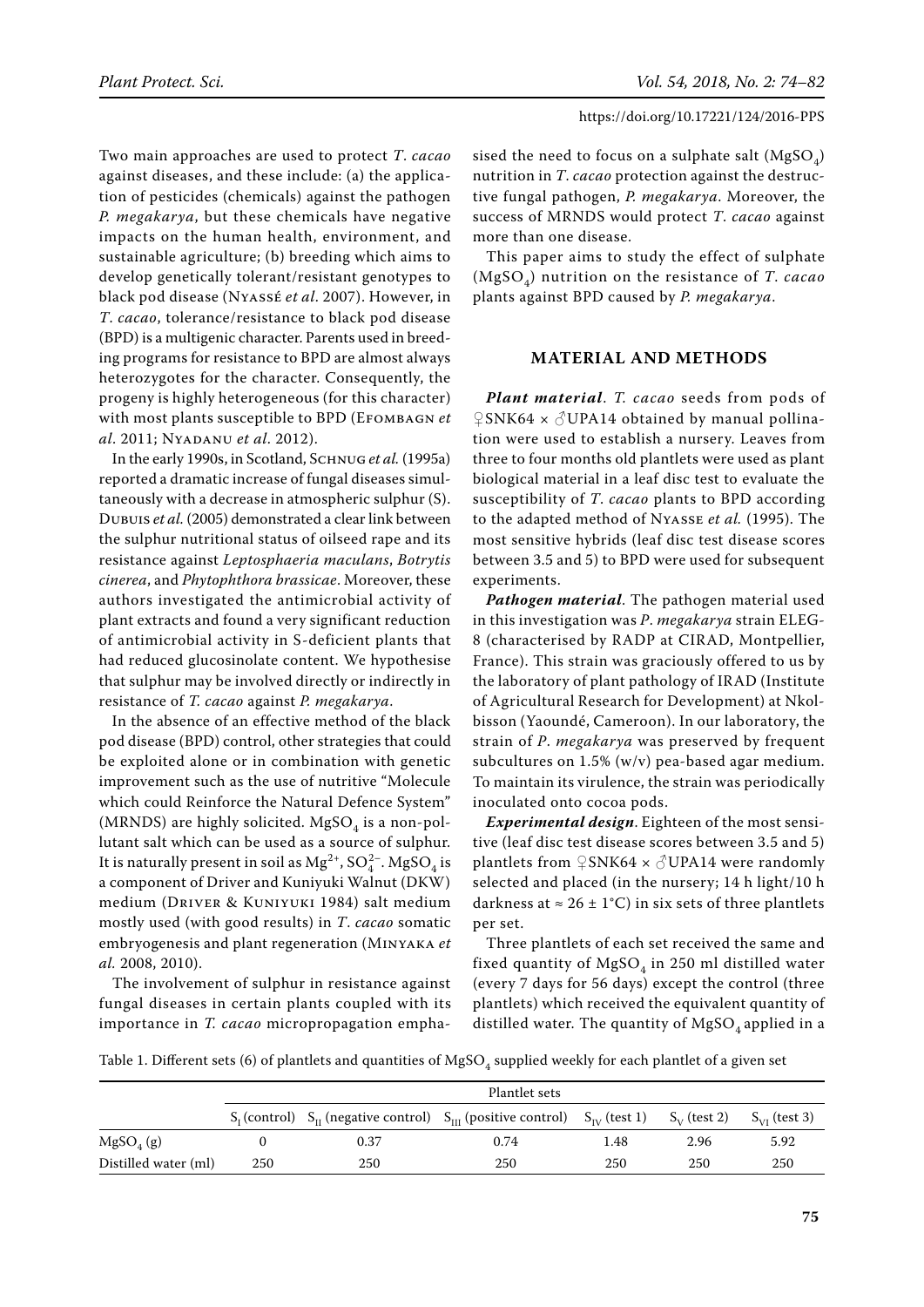given set (of three plantlets) was defined based on the quantity of MgSO<sub>4</sub> (0.74 g/l) found in DKW salt medium.  $MgSO<sub>4</sub>$  quantities for each set of plantlets are presented in Table 1. The  $MgSO<sub>4</sub>$  quantities were determined through the following mathematical law:

$$
Q_n = Q_0 2^{n-1} \t Q_0 = 0.74 \text{ g}; 0 \le n \le 4
$$

where:  $Q_0$  – positive control, quantity in g of MgSO<sub>4</sub>, i.e. the quantity of  $MgSO_4$  in 1 l of DKW salt complex (DRIVER & Kuniyuki 1985)

Prior to  $MgSO<sub>4</sub>$  nutrition on day 0, the eighteen plants (in six sets of three plants) aged 3–4 months (with 6–7 leaves) were submitted to leaf disc tests in three independent experiments (or triplicate).

*Zoospore production*. Zoospores (or inoculums) were obtained according to the Nyasse *et al.* (1995) adapted method. Zoospores were obtained from 10-days-old cultures. Cultures with sporangia were induced to liberate zoospores by adding sterile distilled water at 4°C. After 1 h at room temperature, the zoospore concentration was adjusted to  $3 \times 10^5$ zoospores/ml with Malassez hemocytometer (Assistant; Inter-Equipement, Bordeaux-Mérignac, France).

*Screening for susceptibility of* **♀***SNK64 ×* ♂*UPA143 progeny to P***.** *megakarya*. The screening for susceptibility of  $\sqrt{2}$  SNK64 ×  $\sqrt{2}$  UPA143 progeny to *P. megakarya* was conducted on days 0, 28, and 56 of sulphate nutrition.

A leaf disc test was used for screening for susceptibility of the 18 hybrids from  $\frac{6}{7}$ SNK64 ×  $\frac{3}{7}$ UPA143 progeny according to the Nyasse *et al.* (1995) adapted method. The experimental design consisted of three replicates and completely randomised 5 blocks of leaf discs ( $\varnothing$  = 1.5 cm) per hybrid. Hence, a total of 20 discs were used per hybrid. For each hybrid of the progeny, leaf discs were obtained from the slightly lignified young leaves (2–2.5 months old). Leaf discs were placed in trays and incubated for 24 h (at 25 ± 1°C) in darkness prior to inoculation. After 24 h, leaf discs were inoculated by depositing 10 µl  $(3 \times 10^5$ zoospores/ml) of zoospore suspension on either side in the middle of each leaf disc and incubated in darkness (at  $25 \pm 1^{\circ}$ C). The necrosis rate (from 0 – tolerant to 5 – highly sensitive) of susceptibility (through the necrosis size) of each leaf disc (for each hybrid) was registered on day 4, 5, 6, 7, and 8 after inoculation.

*Cysteine and glutathione extraction*. Simultaneously with the leaf disc test screening, cysteine was extracted from leaves of the 18 hybrids on days 0, 28, and 56 of  $MgSO<sub>4</sub>$  nutrition. Leaves 2.5 months old were slightly ground in a mortar in the presence of 5 ml acetone (to remove chlorophyll) and dried for 5 min at room temperature on Whatman Nº1 filter paper.

For cysteine extraction, 0.5 g of chlorophyll-free leaves was ground in the presence of 2.5 ml of ethanol 80° and centrifuged for 30 min at 6000 *g*. The supernatant was collected for cysteine quantification.

Glutathione was extracted by grinding 0.5 g of chlorophyll-free leaves in 2.5 ml of Tris-HCl buffer (50 mM, pH 7.4) followed by centrifugation (30 min, 6000 *g* at 4°C). The supernatant was used to quantify glutathione in leaves on days 0, 28, and 56 of  $MgSO<sub>4</sub>$ nutrition.

*Cysteine and glutathione quantification*. Cysteine content was determined according to the GAITONDE (1967) method. Cysteine extract (0.15 ml) was mixed with 0.35 ml of acidic ninhydrin reagent  $[1.3\% (w/v)]$ ninhydrin in 1:4 concentrated HCl: CH<sub>3</sub>COOH]. The mixture was heated at 100°C for 10 min, then it was cooled in ice bath to allow PING colour development. The optical density was read at 560 nm against the control in which 0.15 ml of cysteine extract was replaced by an equal volume of ethanol 80°.

Glutathione was quantified using DTNB/EDTA according to the Elman (1959) method. 50 µl of phosphate buffer (100 mM pH 6.8) containing 8 mM DTNB and 19 mM EDTA were mixed with 100 µl glutathione crude extract and 1 ml of Tris-HCl buffer (0.5 M pH 7.4) and incubated for 25 min at room temperature. The optical density was read at 412 nm against the control in which the crude extract was replaced by 100 µl of Tris-HCl buffer (50 mM, pH 7.4).

*Data analysis*. Collected data were firstly subjected to descriptive statistics and analysis of variance (ANOVA). Then, the means were separated using the Student-Newman-Keuls test (at 5% significance level). Spearman's correlation analysis between variables ( $MgSO_4$  mass, disease scores, cysteine and glutathione contents on days 0, 28, and 56) was conducted to evaluate the dependence between these variables. These statistical analyses were performed by SPSS v17.0 software. Data on glutathione content in leaves versus quantities of  $MgSO<sub>4</sub>$  supplied into the soil were converted in a mathematical model (mathematical equation) using MATLAB software.

## **Results**

The effect of weekly exogenous  $MgSO<sub>4</sub>$  nutrition on *T*. *cacao* tolerance to *P*. *megakarya* was moni-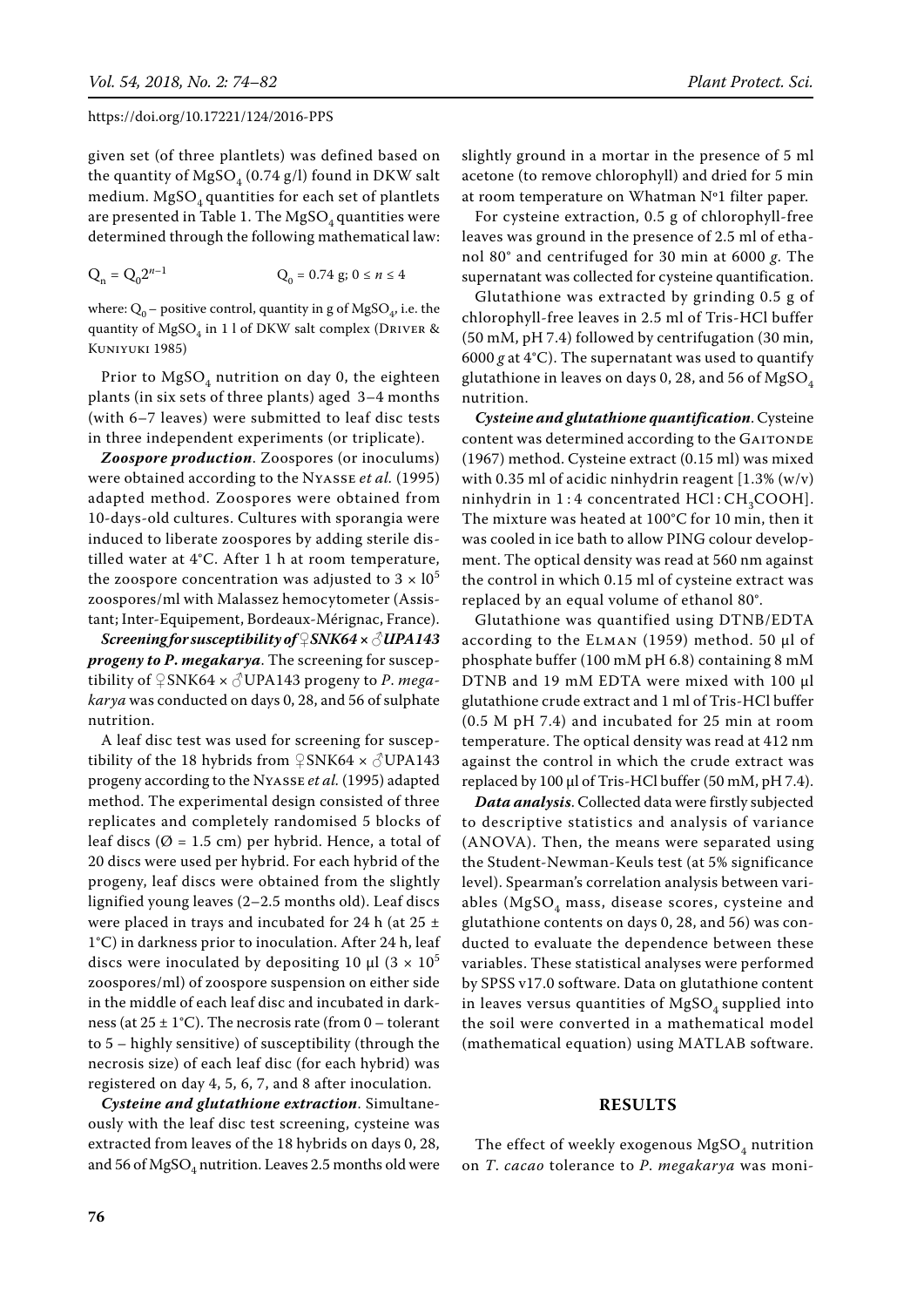

Figure 1. Disease scores of *T. cacao* plants (genotypes) on day 0, day 28, and day 56 of MgSO<sub>4</sub> nutrition Plantlets are ranged in sets of three plantlets receiving the same quantity of  $MgSO<sub>4</sub>$  weekly; sets of plantlets received increasing quantities of MgSO<sub>4</sub>; values are expressed as means and standard deviations; values that are significantly different for a given plantlet (in same set of three plantlers) at the 5% level of significance are indicated with different letters

tored simultaneously with cysteine and glutathione contents in young leaves of *T*. *cacao* on days 0, 28, and 56 of MgSO<sub>4</sub> supply.

*Dynamics of the tolerance (to P. megakarya) of T. cacao plants during exogenous sulphate supply to the soil*. On day 0 (before sulphate supply as  $MgSO<sub>a</sub>$ ), 55.6% of plants presented the highest disease score (5) while 38.86% showed a disease score of 4 and 5.56% indicated a disease score of 3.5. When sulphate was supplied four times (day 28), there was a substantial decrease in plant susceptibility to *P*. *megagarya* in the five sets of plants used as the test ones while there was no change in plants used as the control. The decrease in plant susceptibility was amplified when additional four sulphate doses were applied to soil (day 56) (Figure 1).

The decrease in disease score versus  $MgSO<sub>a</sub>$  was followed on days 0, 28, and 56. It appears that on day 0 there was no significant difference between disease



Figure 2. Profile of the means of disease scores versus  $MgSO<sub>4</sub>$  supplied into the soil weekly

Disease scores are means  $\pm$  SD ( $n = 28 \times 3$ )

scores (mean value obtained from disease scores of three plantlets of each set) of the six sets of plantlets. Four-week (day 28) or eight-week (day 56) supply of  $MgSO<sub>4</sub>$  induced a significant decrease in disease score while  $MgSO<sub>4</sub>$  supply increased (Figure 2).

The percentage of disease tolerance (compared to day 0) as a function of MgSO<sub>4</sub> supply to soil was represented by a quasi-hyperbolic curve for day 28 and day 56 with the respective highest value of 54.11% and 65.88% for days 28 and 56 of  $MgSO<sub>4</sub>$  supply. The asymptotic line seems to correspond to the values 60 and 70% for days 28 and 56, respectively (Figure 3).

*Dynamics of cysteine content in leaves during*  exogenous MgSO<sub>4</sub> supply. Cysteine content was analysed on days 0 (before  $MgSO<sub>4</sub>$ ), 28 (after 4 times  $MgSO<sub>4</sub>$ ), and 56 (after 8 times  $MgSO<sub>4</sub>$  supply) in the six triplets of plants with gradually increasing contents of  $MgSO_4$ . On day 0, cysteine content of individual plants was variable from one plant to



Figure 3. Plant tolerance changes (%) subsequent to  $MgSO<sub>4</sub>$  supplied into the soil

Disease scores are means  $\pm$  SD ( $n = 28 \times 3$ )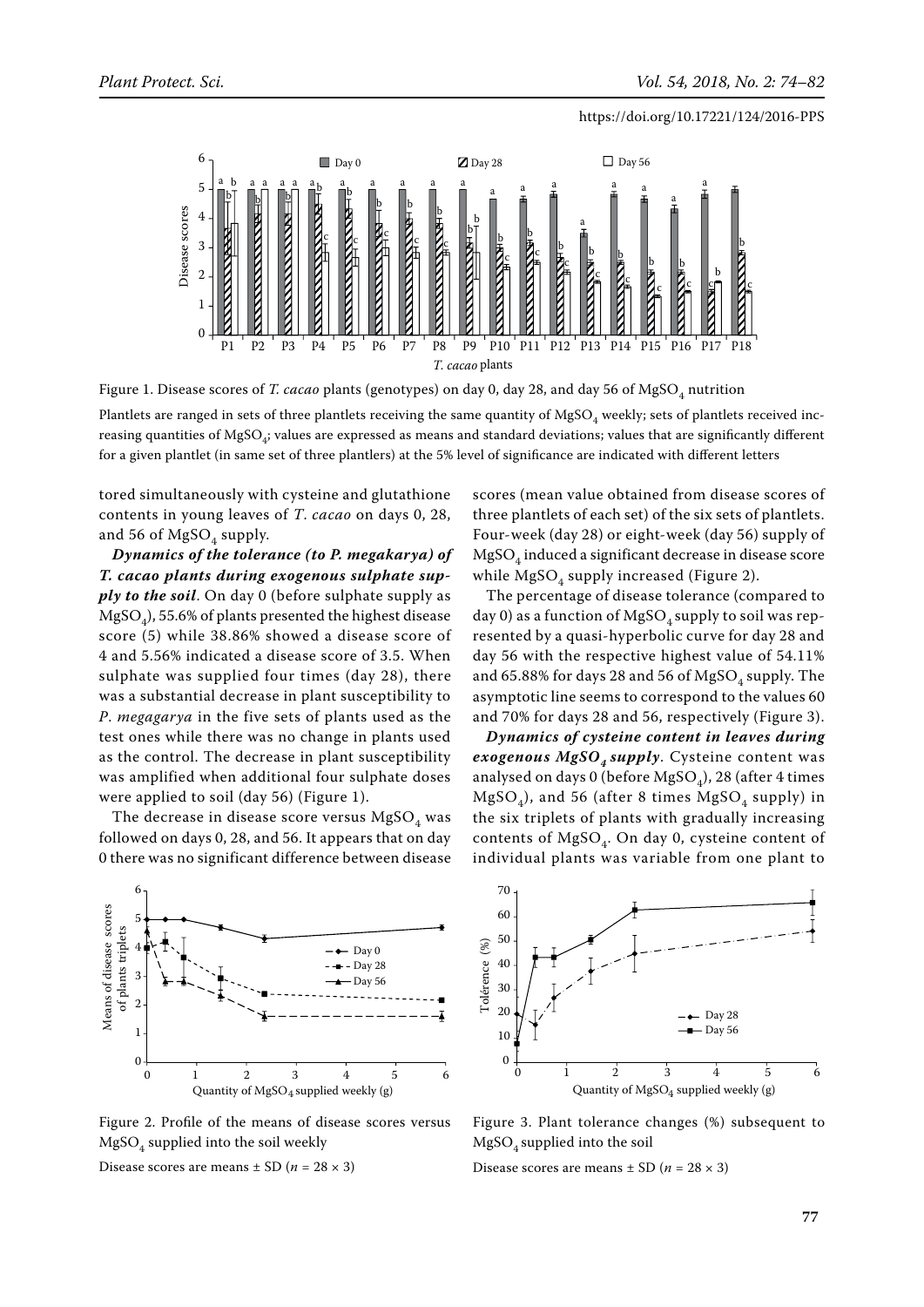

Figure 4. Cysteine content versus  $MgSO<sub>4</sub>$  supplied into the soil

Cysteine contents are means  $\pm$  SD ( $n = 3 \times 3$ )

another. The addition of  $MgSO<sub>4</sub>$  in test triplets of plants for four times (day 28) showed a significant increase of the sulphurous amino acid in each plant except the three plants used as control. Four more additions (day 56) of  $MgSO<sub>4</sub>$  increased the cysteine content in leaves (Figure 4).

Curves of the means of cysteine contents of each triplet of plants receiving the same quantity of  $MgSO<sub>4</sub>$ as a function of increasing  $MgSO<sub>4</sub>$  supply showed no significant difference between triplets on day 0. Reversely, the fourfold supply of  $MgSO<sub>4</sub>$  (day 28) resulted in an increase in cysteine contents as the  $MgSO<sub>4</sub>$  supply to soil increased from one triplet of plants to another. The same shape was observed when four additional doses of  $MgSO<sub>4</sub>$  were supplied (day 56). However, the shapes of both curves (day 28 and day 56) were not linearly proportional to the mathematical law of  $MgSO_4$  supply. In fact, day 28



Figure 6. Glutathione content versus  $MgSO<sub>4</sub>$  supplied into the soil

Cysteine contents are means  $\pm$  SD ( $n = 3 \times 3$ )



Figure 5. Increase in cysteine content (day 28–day 0 and day 56–day 0) versus sulphur (from  $MgSO<sub>A</sub>$ ) content Cysteine contents are means  $\pm$  SD ( $n = 3 \times 3$ )

and day 56 curves appeared hyperbolic while the  $MgSO<sub>a</sub>$  supply mathematical law is an exponential function (Figure 5).

*Dynamics of glutathione content in leaves dur*ing exogenous MgSO<sub>4</sub> supply. Glutathione content in leaves was evaluated on day 0 of  $MgSO<sub>4</sub>$  supply in 18 (in 6 triplets of) *T*. *cacao* plants. It appeared that the content of glutathione in young leaves of the 6 triplets of plants was not significantly different between triplets. Four times  $MgSO<sub>4</sub>$  supply (day 28) led to a significant increase in glutathione content (compared to the control where  $MgSO<sub>4</sub>$  was not applied to the soil). On the day 56 of  $MgSO<sub>4</sub>$  nutrition, glutathione contents in leaves were more consistent compared to days 0 and 28. However, the graphs of glutathione contents in leaves as functions of increasing  $MgSO<sub>4</sub>$  supply had almost the same pattern on days 28 and 56 (Figure 6).



Figure 7. Increase in gluthatione content (day 28–day 0 and day 56–day 0) versus sulphur (from  $MgSO<sub>A</sub>$ ) content Cysteine contents are means  $\pm$  SD ( $n = 3 \times 3$ )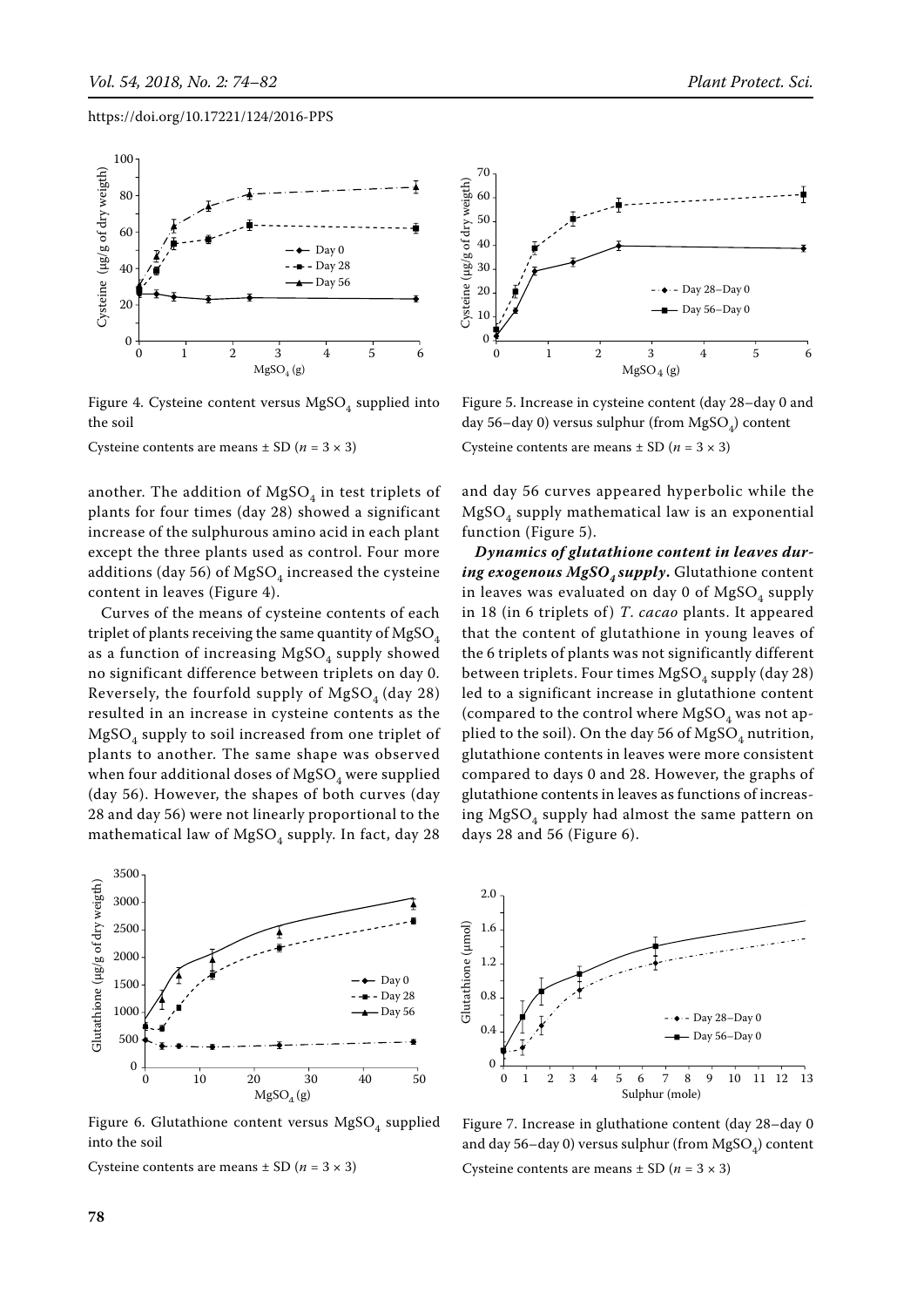*Dynamic differences (day 28–day 0 and day 56–day 0) in glutathione content and mathematical laws associated*. Curves for the differences in glutathione contents between day 28 and day 0 on the one hand and day 56 and day 0 on the other hand showed quasi sigmoid and hyperbolic shapes (Figure 7). When data of these curves were submitted to MATLAB software analysis the following mathematical laws were obtained:

$$
F_{\text{day28-day0}}(x) = \frac{1}{2623}x^3 - \frac{1}{54}x^2 + \frac{1}{4}x + \frac{1}{10}
$$
  
for day 28-day 0 (1)

$$
F_{day56-day0} = (x) = \frac{1}{429.73}x^3 - \frac{1}{18.01}x^2 + \frac{1}{2.26}x + \frac{1}{4.47}
$$
  
for day 56-day 0 (2)

where:  $F_{day28-day 0} (x)$  – glutathione content in  $\mu$ g/g of leaves;  $x$  – quantity of MgSO<sub>4</sub> in the soil

Both mathematical laws are similar and indicate that at the limit threshold of  $MgSO<sub>a</sub>$ , glutathione contents become constant. Additionally, glutathione content in leaves is not linearly proportional to  $MgSO<sub>4</sub>$  supply.

Correlation between cysteine, glutathione contents, MgSO4 supply, and plant tolerance to *P*. *megakarya*. Spearman's correlation test showed negative and highly significant correlations between  $MgSO<sub>4</sub>$  supplied to soil, cysteine contents, glutathione contents, and disease scores. While a positive and highly significant correlation was observed between the quantity of supplied  $MgSO_4$  and cysteine, glutathione contents on days 28 and 56 of  $MgSO<sub>4</sub>$  supply. A positive and highly significant correlation exists between cysteine and glutathione on days 28 and 56 (Table 2).

Table 2. Spearman's correlations between cysteine, glutathione contents,  $MgSO<sub>4</sub>$  supply, and plant tolerance to *P*. *megakarya*

|                           |                                             | Mass<br>MgSO <sub>4</sub>       | ds<br>day 0                    | ds<br>day 28                                      | ds<br>day 56         | cys<br>day 0      | cys<br>day28         | cys<br>day 56       | gsh<br>day <sub>0</sub> | gsh<br>day 28      | gsh<br>day 56  |
|---------------------------|---------------------------------------------|---------------------------------|--------------------------------|---------------------------------------------------|----------------------|-------------------|----------------------|---------------------|-------------------------|--------------------|----------------|
| Mass<br>MgSO <sub>4</sub> | Correlation coeff<br>Sig. (2-tailed)        | 1.000<br>0.000                  |                                |                                                   |                      |                   |                      |                     |                         |                    |                |
| ds day 0                  | Correlation coeff<br>Sig. (2-tailed)        | $-0.695$<br>0.001               | 1.000<br>0.000                 |                                                   |                      |                   |                      |                     |                         |                    |                |
| ds day 28                 | Correlation coeff<br>Sig. (2-tailed)        | $-0.874$ **<br>0.000            | $0.763$ **<br>0.000            | 1.000<br>0.000                                    |                      |                   |                      |                     |                         |                    |                |
| ds day 56                 | Correlation coeff<br>Sig. (2-tailed)        | $-0.937$ <sup>**</sup><br>0.000 | $0.707**$<br>0.001             | 0.818<br>0.000                                    | 1.000<br>0.000       |                   |                      |                     |                         |                    |                |
| cys day 0                 | Correlation coeff<br>Sig. (2-tailed)        | $-0.097$<br>0.701               | $-0.156$<br>0.538              | 0.110<br>0.665                                    | 0.160<br>0.527       | 1.000<br>0.000    |                      |                     |                         |                    |                |
| cys day 28                | <b>Correlation Coeff</b><br>Sig. (2-tailed) | 0.000                           | 0.007                          | $0.834^{**}$ $-0.612^{**}$ $-0.663^{**}$<br>0.003 | $-0.817$<br>0.000    | $-0.005$<br>0.984 | 1.000<br>0.000       |                     |                         |                    |                |
| cys day 56                | Correlation coeff<br>Sig. (2-tailed)        | 0.000                           | $0.960^{**}$ -0.668**<br>0.002 | $-0.851$ **<br>0.000                              | $-0.907$ **<br>0.000 | $-0.120$<br>0.636 | $0.885$ **<br>0.000  | 1.000<br>0.000      |                         |                    |                |
| gsh day 0                 | Correlation Coeff -0.016<br>Sig. (2-tailed) | 0.951                           | 0.025<br>0.921                 | $-0.103$<br>0.683                                 | $-0.072$<br>0.777    | 0.029<br>0.909    | $-0.065$<br>0.798    | 0.010<br>0.968      | 1.000<br>0.000          |                    |                |
| gsh day 28                | Correlation coeff<br>Sig. (2-tailed)        | $0.956^{**}$<br>0.000           | 0.001                          | $-0.726$ $-0.891$ $-0.904$ $-0.904$<br>0.000      | 0.000                | $-0.154$<br>0.542 | $0.800^{*}$<br>0.000 | $0.918$ **<br>0.000 | 0.181<br>0.473          | 1.000<br>0.000     |                |
| gsh day 56                | <b>Correlation Coeff</b><br>Sig. (2-tailed) | $0.981$ "<br>0.000              | 0.004                          | $-0.643$ ** $-0.871$ ** $-0.934$ **<br>0.000      | 0.000                | $-0.103$<br>0.683 | 0.826<br>0.000       | 0.958<br>0.000      | 0.102<br>0.687          | $0.950$ "<br>0.000 | 1.000<br>0.000 |

Mass MgSO<sub>4</sub> – mass of MgSO<sub>4</sub> supplied; dsday0: disease score on day 0 of MgSO<sub>4</sub> supplementation; ds day 28 – disease score on day 28 of MgSO<sub>4</sub> supplementation; ds day 56 – disease score on day 56 of MgSO<sub>4</sub> supplementation; cys day 0 – cysteine content on day 0 of MgSO<sub>4</sub> supplementation; cys day 28 – cysteine content on day 28 of MgSO<sub>4</sub> supplementation; cys day 56 – cysteine content on day 56 of MgSO<sub>4</sub> supplementation; gsh day 0 – glutathione content on day 0 of MgSO<sub>4</sub> supplementation; gsh day 28 – glutathione content on day 28 of MgSO<sub>4</sub> supplementation; gsh day 56 – glutathione content on day 56 of MgSO<sub>4</sub> supplementation; \*\*correlation is significant at the 0.01 level (2-tailed); \*correlation is significant at the 0.05 level (2-tailed)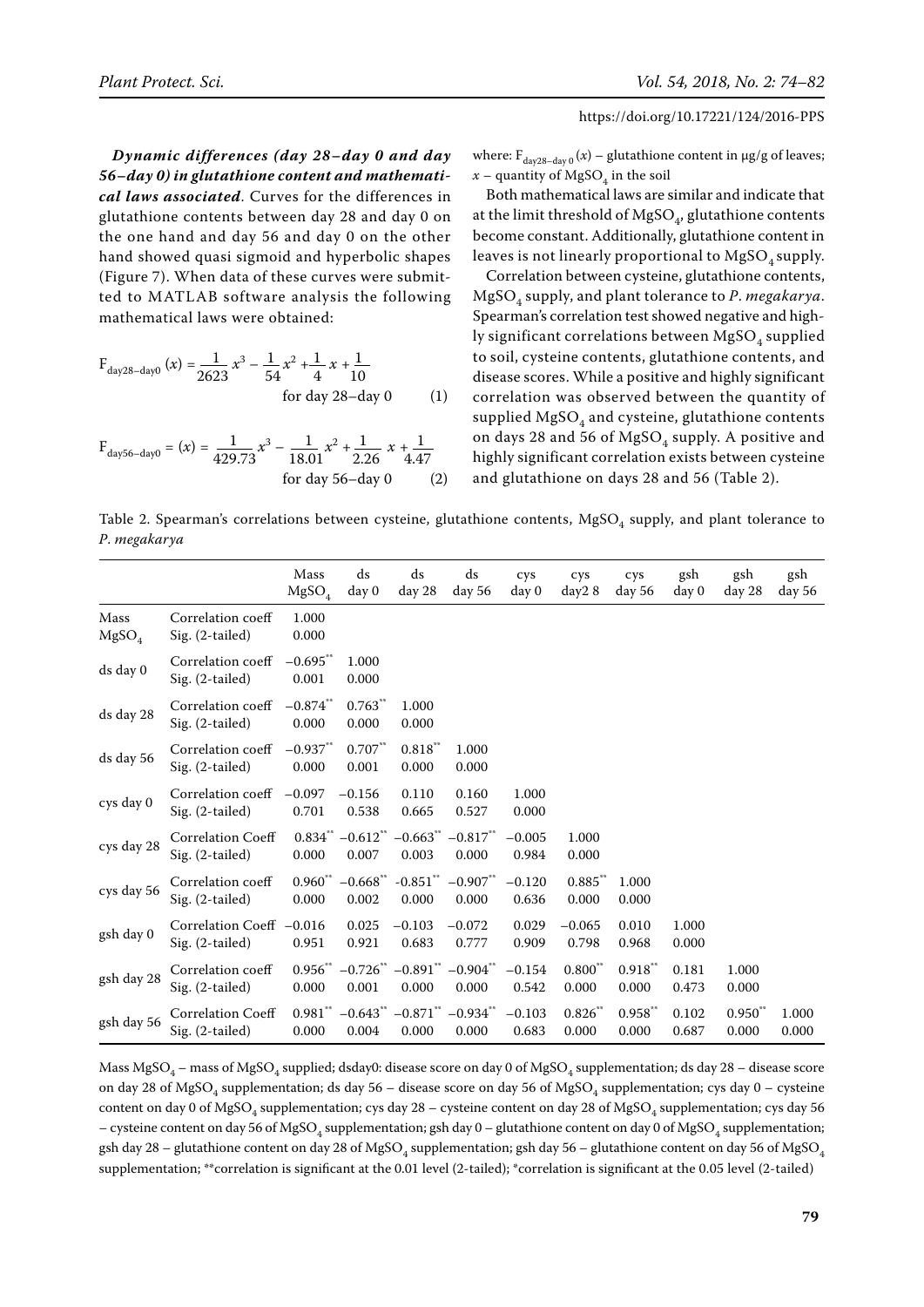## **Discussion**

Sulphur, an essential element in plants, is provided mainly from the root absorption of sulphate (Kataoka *et al*. 2004). After absorption, sulphate is distributed into different plant organs, tissues, cells and organelles where it is subjected to a reductionassimilation process that leads to variable sulphurcontaining compounds (primary and secondary metabolites) with variable biological functions in plants (SAITO 2004).

In the present study we monitor the effect of exogenous sulphate (as MgSO4) nutrition on *T*. *cacao* against an oomycete, *P*. *megakarya*, the most destructive pathogen of cocoa production in cocoaproducing countries of central and western Africa. Simultaneously with exogenous  $MgSO<sub>4</sub>$  nutrition, disease scores, cysteine and glutathione contents were monitored in young leaves of *T*. *cacao* plants from the same progeny (♀SNK64 ×  $\Diamond$ UPA143). In plants, contents of cysteine and glutathione are considered as markers of primary sulphate assimilation and stress response (Kruse *et al*. 2007).

The 18 plants (in six sets) from  $\mathcal{Q}$ SNK64 ×  $\Diamond$ UPA143 progeny tested for their susceptibility to black pod disease prior to sulphate nutrition showed heterogeneity in disease scores between plantlets. This heterogeneity is due to the fact that tolerance or susceptibility of *T*. *cacao* to BPD is a polygenic character and *T*. *cacao* clones used as parents to generate a progeny are always heterozygotes for this character (Nyassé *et al*. 2003; Pokou *et al*. 2008).

When plantlets were subjected to sulphate nutrition, their disease scores significantly decreased with increasing quantities of  $MgSO<sub>4</sub>$ . This might indicate that, when sulphate is supplied, *T*. *cacao* plantlets gain tolerance or resistance to black pod disease. However, the gain of tolerance/resistance (evaluated in percentage) was not linear to the quantity of  $MgSO<sub>4</sub>$  supplied in the soil. Instead, the curve (of tolerance gain versus  $MgSO<sub>4</sub>$  supplied) appeared to be hyperbolic. However, the gain of tolerance/ resistance of plantlets seems to be associated with the quantity of  $MgSO_4$  supplied into the soil. This set of results might reveal the role of  $MgSO<sub>4</sub>$  in the tolerance/resistance of *T*. *cacao* against BPD (due to *P. megakarya*). The beneficial effect of MgSO<sub>4</sub> in the protection of *T*. *cacao* against BPD is surely provided by SO4 2– or sulphur. In fact, Williams *et al.* (2002) reported an accumulation of sulphate in the vascular tissues and leaves of resistant cultivars

of tomato. To explain this observation, Cooper and WILLIAMS (2004) brought up a hypothesis of sulphite  $(SO_3^{2-})$  oxidation in plant cells, leading to elementary sulphur which has been reported as an induced antifungal substance in plant defence (Cooper & Williams 2004). Besides the elementary sulphur and sulphate, these authors also hypothesised the implication of organic molecules containing sulphur such as cysteine and glutathione in plant defence (Cooper & Williams 2004). Hence, this positive impact of MgSO<sub>4</sub> on *T. cacao* protection against BPD might also result from the implication of sulphur in the defence platform operations in plants when exposed to biotic stress (RAUSCH & WACHTER 2005; STRÖHER & DIETZ 2006).

The monitoring of cysteine contents (in the six sets of plantlets of our experimental design) indicated that before sulphate nutrition, the content in cysteine was quasi identical in the six sets of plantlets which did not present a significant difference in disease scores (between sets on day 0). The supplementation of sulphate into the soil resulted in a gradual increase in cysteine contents in plants leaves. This result firstly indicates that sulphate supplied into the soil was absorbed and assimilated in cysteine. However, the sulphate was supplied following an exponential mathematical law (equation) while cysteine content in plantlet (in sets of three plantlets) leaves showed a hyperbolic curve which might be associated with a logarithmic mathematical law (equation). These observations should mean that, in *T*. *cacao* plants, sulphate absorption and assimilation processes to produce cysteine are regulated. This could also mean that cysteine synthesised under availability of sulphate is partially used for the biosynthesis of other sulphur-containing molecules in *T*. *cacao* plants.

The comparison of cysteine contents and disease score patterns in the six sets of plantlets showed that both variables presented opposite patterns. The increase in cysteine content in *T*. *cacao* plantlet leaves was associated with a decrease in disease scores of *T*. *cacao* plantlets. This might highlight the protective incidence of cysteine against biotic stress due to *P*. *megakarya*. *T*. *cacao* plants might therefore use a cysteine pool to reinforce their tolerance to or control of *P*. *megakarya*. This finding, reported here in *T*. *cacao* for the first time, means that the concentration of cysteine in *T*. *cacao* tissues might directly be related to the tolerance/resistance of genotypes (hybrids) to black pod disease. In tomato plants, VIDHYASEKARAN (2000) reported a closed link between the amino acid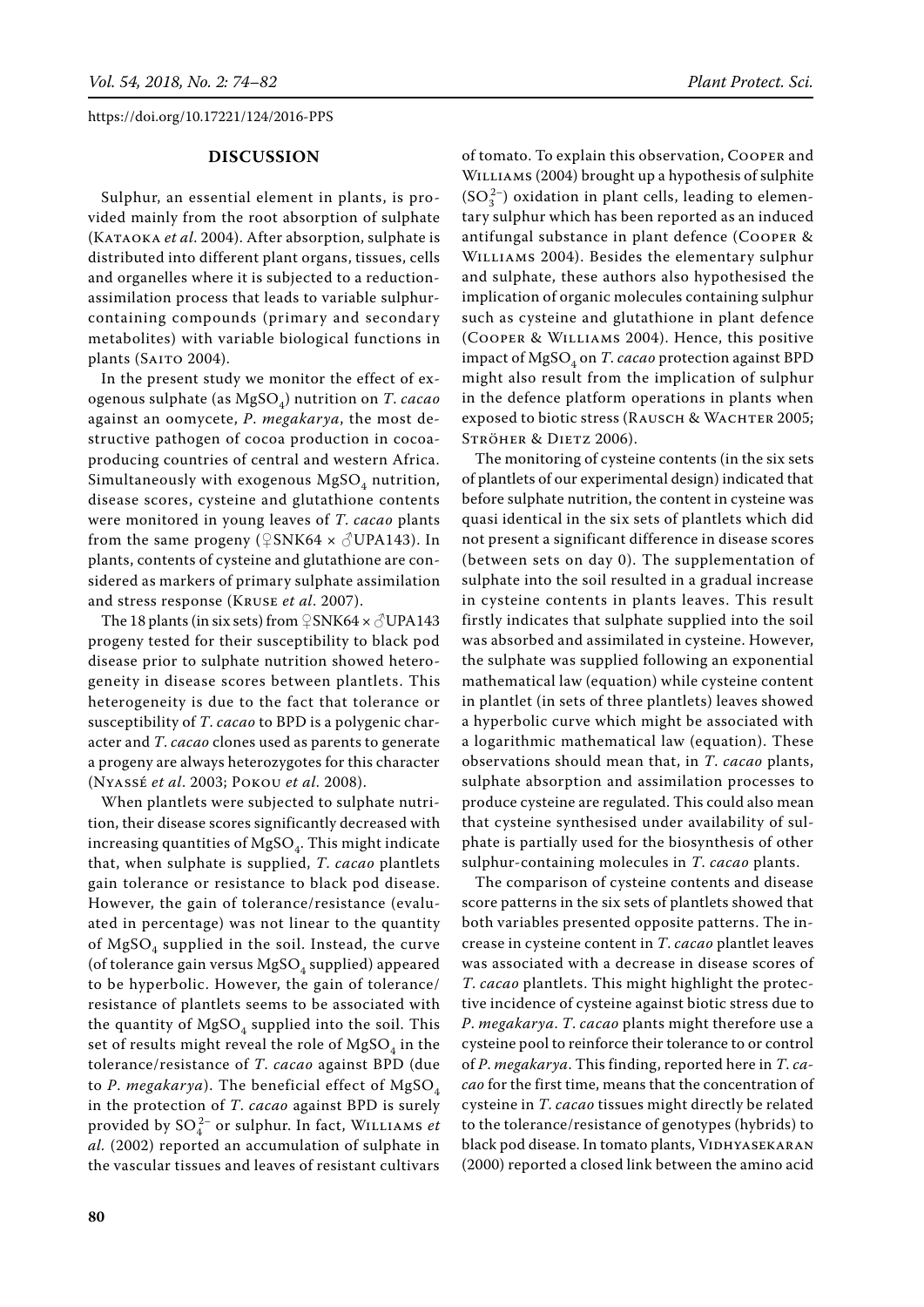pool in plant tissues and the susceptibility of plants to pathogens. Resistant (to powdery mildew) tomato plant tissues were rich in sulphur-containing amino acids. Zook and HAMMERSCHMIDT (1997) attested that in *Arabidopsis thaliana* cysteine induces the synthesis of some phytoalexins such as camalexin. In defined pathosystems and controlled nutritional conditions Kruse *et al*. (2007) reported an activation of plant sulphur metabolism in several incompatible and compatible interactions. Contents of cysteine and glutathione as markers of primary sulphate assimilation and stress response showed increases in *Arabidopsis thaliana* upon infection, coinciding with the synthesis of sulphur-containing defence compounds (Mou *et al*. 2003).

Glutathione content in leaves of *T*. *cacao* plantlets prior to sulphate nutrition showed a pattern similar to that of cysteine content before sulphur supply in soil. During the sulphate nutrition, glutathione content (day 28–day 0 or day 56–day 0) versus the quantity of supplied sulphate presented hyperbolic (day 28–day 0) or quasi-sigmoid (day 56–day 0) curves which might testify the biological regulation of glutathione pool in *T*. *cacao* plant tissues. As observed with cysteine, glutathione content and disease score presented antagonist patterns. Showing that, the pool of glutathione in *T*. *cacao* plant tissues leads to an improvement of the tolerance of cocoa plantlets to *P*. *megakarya*. Therefore, it could be assumed that sulphate supplied into soil led to an increase in the glutathione pool in *T*. *cacao* plant tissues; and the high pool of glutathione in tissues participates in the tolerance/resistance of cocoa genotypes (hybrids) to *P*. *megakarya*. This finding with *T*. *cacao* reminds the redox-active properties of glutathione (GSH/ GSSH) which fulfils protective functions when plants are exposed to biotic or abiotic stress (Rausch *et al*. 2007). Moreover, Bloem *et al.* (2004, 2007) reported that the infection of *Brassica napus* L. with *Pyrenopeziza brassicae* increased cysteine and glutathione contents, as well as the activity of L-cysteine desulfhydrase. It could therefore be assumed that the tolerance of *T*. *cacao* hybrids to *P*. *megakarya* depends on the availability and mobilisation ability of sulphate, cysteine, and glutathione which are used for the synthesis of sulphurous antibiotic molecules (metabolites, peptides, …) against the biotic stress due to *P*. *megakarya*. Therefore, as with *B. napus*, *T*. *cacao* might mobilise sulphur, cysteine, and glutathione to react to *P*. *megakarya* infection. This hypothesis is backed up through the negative and

significant correlations observed between disease scores and cysteine and glutathione contents.

# **Conclusion**

Sulphate supplied (as  $MgSO<sub>A</sub>$ ) into soil improved the tolerance of *T*. *cacao* genotypes to *P*. *megakarya*. The improvement of the tolerance is associated with the increase of cysteine and glutathione pool in *T*. *cacao* plants. Therefore, disease (BPD) incidence due to *P*. *megakarya* on *T*. *cacao* could be minimised (up to 70%) through the sulphate nutrition which reinforces the defence system of this economically important plant. For the *T*. *cacao* defence against *P*. *megakarya*, sulphur appears to be used directly or indirectly through cysteine, glutathione or others sulphur-containing defence compounds such as antimicrobial small cysteine-rich peptides called defensins and thionins.

#### **References**

- Bloem E., Riemenschneider A., Volker J., Papenbrock J., Schmidt A., Salac I., Haneklaus S., Schnug E. (2004): Sulphur supply and infection with *Pyrenopeziza brassicae* influence l-cysteine desulphydrase activity in *Brassica napus* L. Journal of Experimental Botany, 55: 2305–2312.
- Bloem E., Haneklaus S., Salac I., Wickenhäuser P., Schnug E. (2007): Facts and fiction about sulphur metabolism in relation to plant-pathogen interactions. Plant Biology, 9: 596–607.
- Cooper R.M., Williams J.S. (2004): Elemental sulphur as an induced antifungal substance in plant defence. Journal of Experimental Botany, 55: 1947–1953.
- Driver J.A., Kuniyuki A.H. (1984): *In vitro* propagation of paradox walnut rootstock. Horticulture Science, 19: 507–509.
- Dubuis P.H., Marazzi C., Staedler E., Mauch F. (2005): Sulphur deficiency causes a reduction in antimicrobial potential and leads to increased disease susceptibility of oilseed rape. Journal of Phytopathology, 153: 27–36.
- Ellman G. (1959): Tissue sulfhydryl groups. Archive of Biochemistry and Biophysics, 82: 70–77.
- Gaitonde M. (1967): A spectrophometric method for the direct determination of cysteine in the presence of other naturally occurring amino acids. Biochemistry Journal, 104: 627–633.
- Kataoka T., Hayashi N., Yamaya T., Takahashi H. (2004): Root to-shoot transport of sulphate in *Arabidopsis*. Evidence for the role of SULTR3;5 as a component of low-